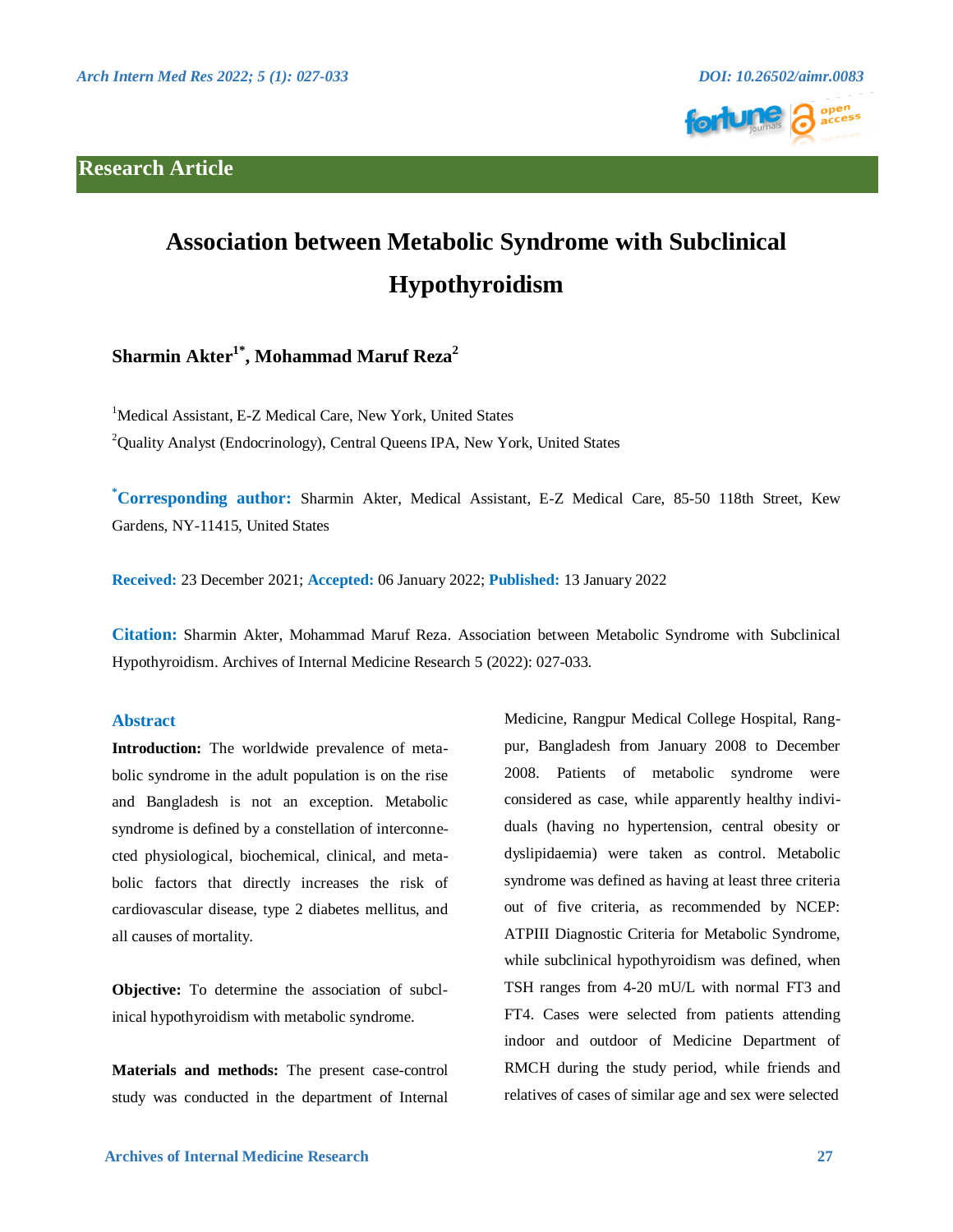as control.

**Results:** In the present study out of 70 cases 48(68.6%) had central obesity (waist circumference > 90 cm for male and > 80 cm for female), 57(81.4%) had raised triglycerides (TG  $\geq$  150 mg/dl), 61(87.1%) had raised blood pressure  $(\geq 130/85)$ , 59(84.3%) had hyperglycemia (fasting blood glucose  $\geq 100$  mg/dl) and only 11(15.7%) had reduced HDL (<40 mg/dl for male and <50 mg/dl for female) three factors, namely subclinical hypothyroidism,BMI and socioeconomic status were observed to be significantly associated with metabolic syndrome in univariate analysis. After adjustment by binary logistic regression analysis, all these three variables remained to be significantly associated with metabolic syndrome with risk of having the condition being  $2.3(95\% \text{ CI})$ 0.9–5.8) times more in patients with subclinical hypothyroidism,  $2.3(95\% \text{ CI} = 1.4-8.1)$  times higher in overweight/obese individuals and  $2.8(95\% \text{ CI})$ 1.3–5.8) times higher in affluent socioeconomic class  $(p=0.038, p=0.007, and p=0.006$  respectively).

**Conclusion:** The study found that factors, namely subclinical hypothyroidism, BMI and socioeconomic status to be significantly associated with metabolic syndrome in univariate analysis. After adjustment by binary logistic regression analyses, patients of metabolic syndrome carry more than 2.7-fold higher risk of having subclinical hypothyroidism.

**Keywords:** Subclinical Hypothyroidism; Metabolic Syndrome; BMI; Risk Factor

#### **1. Introduction**

The worldwide prevalence of metabolic syndrome in the adult population is on the rise and Bangladesh is

 **Archives of Internal Medicine Research 28**

not an exception [1]. Metabolic syndrome is defined by a constellation of interconnected physiological, biochemical, clinical, and metabolic factors that directly increases the risk of cardiovascular disease, type 2 diabetes mellitus, and all causes of mortality. Insulin resistance, visceral adiposity, atherogenic dyslipidemia, endothelial dysfunction, genetic susceptibility, elevated blood pressure, hypercoagulable state, and chronic stress are the several factors which constitute the syndrome [2]. Metabolic syndrome is now considered as global epidemic [3]. Current estimates revealing that about 20-30% of adult population worldwide affected by this syndrome [4]. The prevalence of metabolic syndrome has increased greatly not only in industrialized nations[5], but also in developing countries as well [6]. In some populations or segments of the population, the prevalence is even higher and its prevalence has been documented as 11–41% [7]. On the other hand, in parts of developing world in which young adults predominate, the prevalence is lower but with increasing affluence and aging of the population, the prevalence undoubtedly is on the rise [8]. Prevalence of metabolic syndrome in USA has been found to be 23.7% [5]. In a multiethnic study in Singapore, 28.8% of Indians, 24.2% of Malaysians 14.8% of Chinese had metabolic syndrome [9]. In Bangladesh the weighted pooled prevalence of metabolic syndrome regardless of gender and criteria used to define metabolic syndrome is 30.0% with high heterogeneity observed. Weighted pooled prevalence of metabolic syndrome is higher in females (32%) compared to males (25%) [1]. Diabetes may affect the thyroid function to variable extent and unrecognized thyroid dysfunction not only worsens the metabolic control but also impede the management of diabetes [10]. These similarities in dyslipidemia,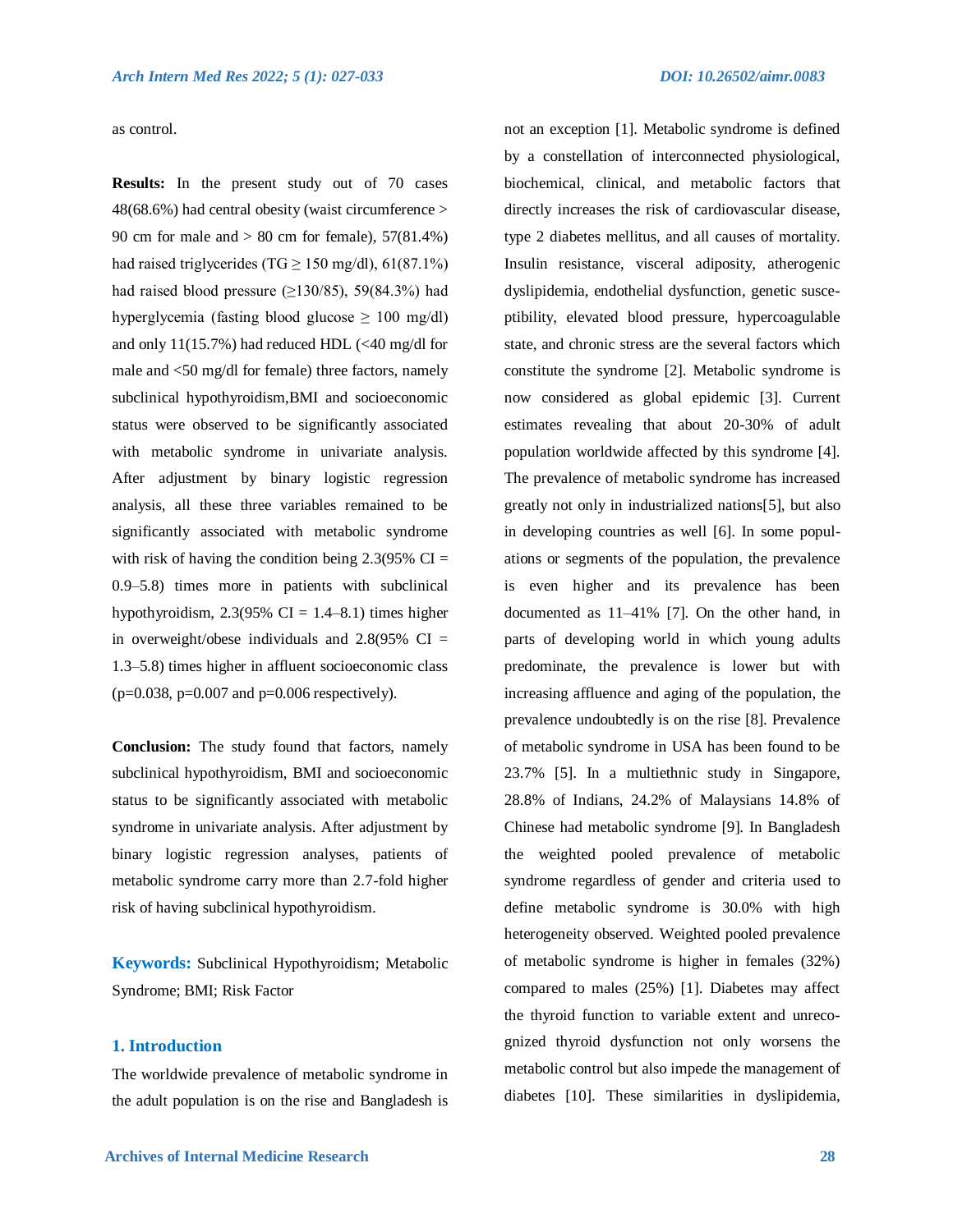hypertension, insulin resistance & dysglycemia in both disorders have lead researchers to posit that metabolic syndrome may be a consequence of some occult abnormality of thyroid gland [11]. As Patients with subclinical hypothyroidism are at an increased risk for atherosclerosis and cardiac manifestations and thus, the thyroxin replacement in these patients has a beneficial effect on the low-density lipoprotein cholesterol levels and the clinical symptoms of hypothyroidism [12].

### **2. Materials and Methods**

This study was a case-control study was conducted in the department of Internal Medicine, Rangpur Medical College Hospital, Rangpur, Bangladesh from January 2008 to December 2008. Total of 140 study subjects were enrolled. Patients of metabolic syndrome were considered as case, while apparently healthy individuals were taken as control. All cases of metabolic syndrome patients who are diagnosed on the basis of NCEP: ATP III criteria and are 18 years or older as cases. Apparently healthy individuals who were 18 years or above and did not have hypertension, diabetes mellitus or central obesity and were willing to participate in the study as control in inclusion critical.

Data were collected on variables of interest using the semi structured questionnaire containing the variables of interest. Both indoor and outdoor basis patient's data were collected. All cases of metabolic syndrome patients who were diagnosed on the basis of NCEP: ATP III criteria selected as case and persons who did not have hypertension, diabetes mellitus or central obesity were selected as control. The studied variables were age, gender (male and female) occupational status, blood pressure, waist circumference,

BMI, blood glucose, thyroid function test, lipid profile. Data were collected by face to face interview. The diagnosis of MetS was attained using protocol described by National Cholesterol Education Program Adult Treatment Panel III which considers that the patient has MetS when three or more risk factors described below are Increased waist circumference, Men:  $\geq$  40 inches (EURO)/35 inches (SA), Women:  $\geq$  35 inches (EURO)/31.5 inches (SA), elevated triglycerides  $> 150$  mg/dL or drug treatment for elevated triglycerides, reduced HDL-C Men: < 40 mg/dL ,Women:<50 mg/dL, Elevated blood pressure > 130/85 mm Hg or drug treatment for elevated blood pressure, elevated fasting glucose $\geq 100$  mg/dL or drug treatment for elevated glucose.

#### **2.1 Data processing and statistical analysis**

Data were processed and analyzed using statistical soft-ware SPSS (Statistical Package for Social Sciences), version 25.0. Both descriptive and inferential statistics were used to analyze the data. Prevalence of subclinical hypothyroidism and other confounding variables were compared between case and control groups using Chi-squared  $(\chi^2)$  test, while continuous variables were compared between groups using unpaired t-Test. As more than one factors were found associated with metabolic syndrome in univariate analysis, binary logistic regression analysis was done to find the independent predictors of metabolic syndrome. The level of significance was set at 5% and p-value less than 0.05 was considered statistically significant.

## **3. Results**

In the present study out of 70 cases 48(68.6%) had central obesity (waist circumference > 90 cm for male and  $> 80$  cm for female). The association of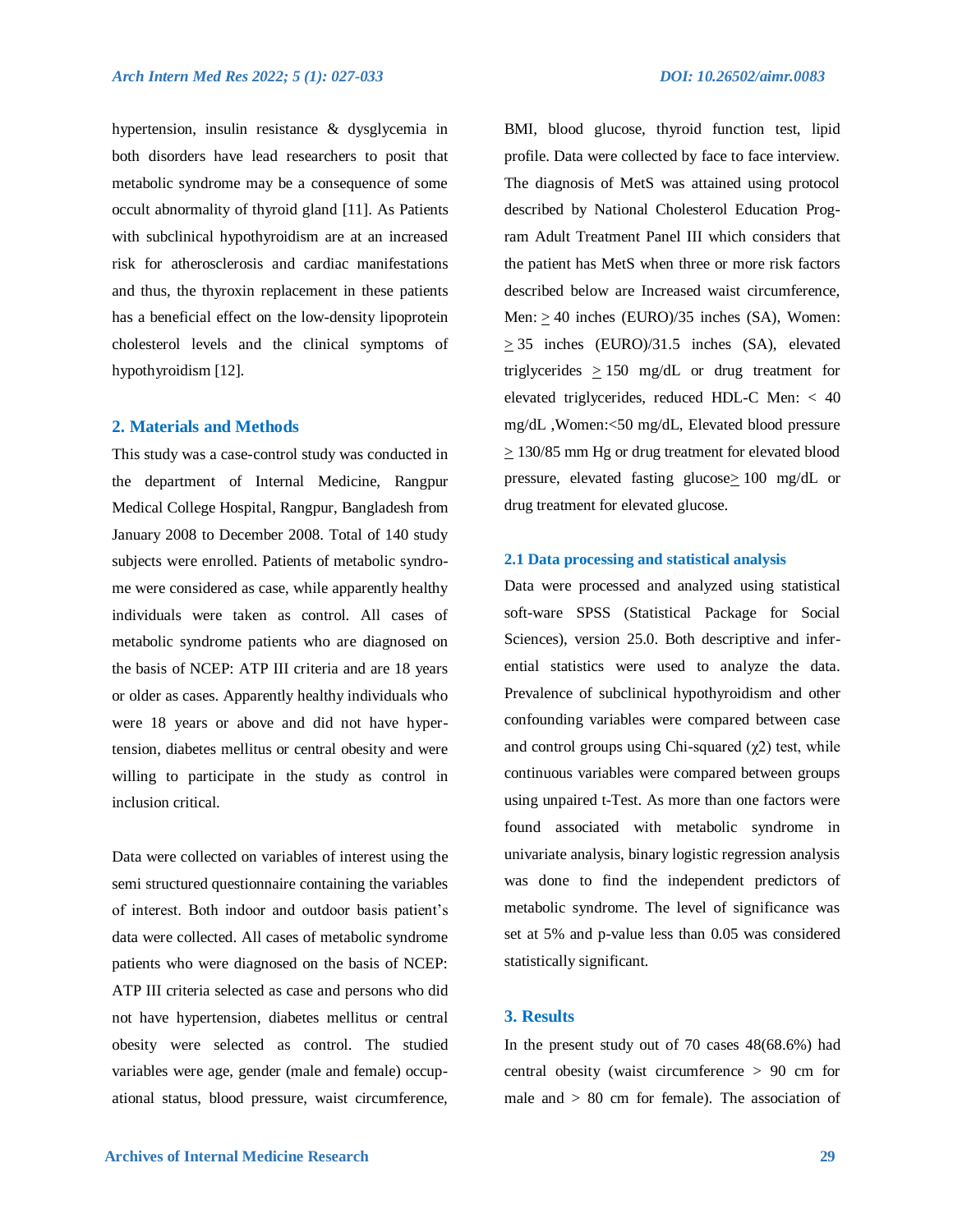subclinical hypothyroidism with metabolic syndrome patients in RMCH included a total of 70 cases (patients of metabolic syndrome) and an equal number of controls (patients without metabolic syndrome). Of the 70 cases 48(68.6%) had central obesity (waist circumference > 90 cm for male and > 80 cm for female), 57(81.4%) had raised triglycerides (TG  $\geq$  150 mg/dl), 61(87.1%) exhibited raised blood pressure ( $\geq$  130/85), 59(84.3%) had hyperglycemia (fasting blood glucose  $\geq$  100 mg/dl) and only 11(15.7%) had reduced HDL  $\ll$  40 mg/dl for male and < 50 mg/dl for female) (Table 1). Majority (87.1%) of the cases was under antihypertensive drugs, 71.4% were under antidiabetic drugs and only 10% were receiving anti-lipid drugs (Figure 1). Majority (85.7%) of the cases was overweight or obese compared to 65.7% of the control group ( $p =$ 

0.006). Overweight and obese individuals carry more than 3-fold  $(95\%$  CI= 1.3 – 3.9) higher risk of developing metabolic syndrome than the individuals with normal BMI (Table 2). The prevalence of subclinical hypothyroidism was much higher in females  $(23.1\%)$  than that in males  $(12.9\%)$  (p = 0.124). The risk of having subclinical hypothyroidism in females was found to be  $2(95\% \text{ CI} = 0.8)$ – 5.0) times higher than that in males (Table 3). Subclinical hypothyroidism demonstrated their significant presence (25.7%) among cases than that among controls  $(11.4\%)$  ( $p = 0.030$ ). The risk of having subclinical hypothyroidism among metabolic syndrome patients (case) 2.7 times more than the nonmetabolic syndrome patients (control) which is implied by odd ratio  $2.7(95\% \text{ CI} = 1.1 - 6.6)$ . (Table 4).

| <b>Variables</b>        | Frequency | Percentage |
|-------------------------|-----------|------------|
| Central obesity         | 48        | 68.6       |
| Reduced HDL             | 11        | 15.7       |
| Raised triglycerides    | 57        | 81.4       |
| Elevated blood pressure | 61        | 87.1       |
| Hyperglycemia           | 59        | 84.3       |

\*Total will not correspond to 100% for multiple responses.



**Table 1:** Distribution of cases by their metabolic syndrome components (n=70).

**Figure 1:** Distribution of cases by medications used.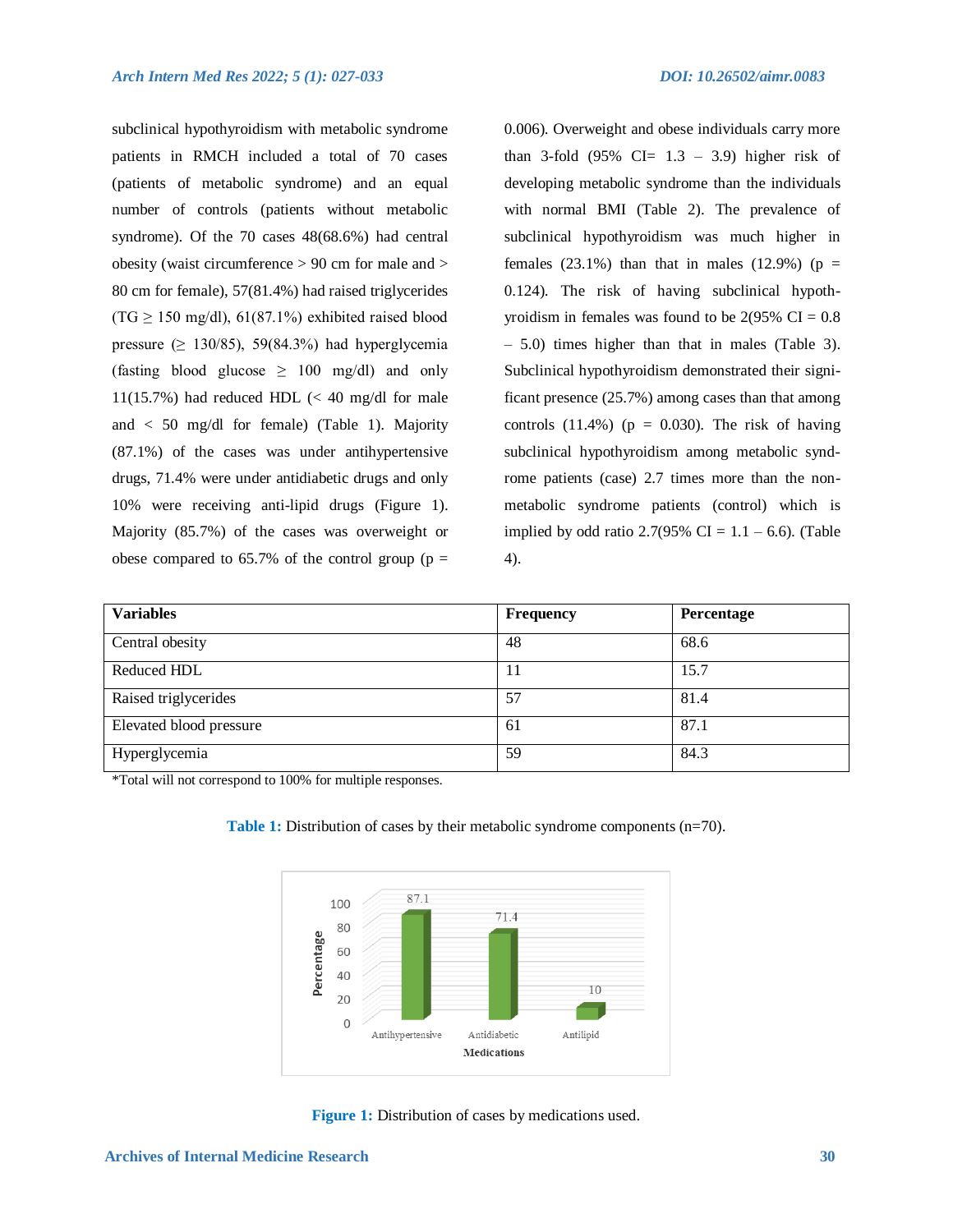|                                    | Group           |                    |         | Odds Ratio (95% CI of OR) |
|------------------------------------|-----------------|--------------------|---------|---------------------------|
| <b>Demographic characteristics</b> | Case $(n = 70)$ | Control $(n = 70)$ | p-value |                           |
| BMI $(kg/m^2)$                     |                 |                    |         |                           |
| Overweight & obese                 | 60(85.7%)       | 46(65.7%)          | 0.006   | $3.1(1.3 - 7.2)$          |
| Normal                             | $10(14.3\%)$    | 24(34.3%)          |         |                           |
| Mean $\pm$ SD                      | $27.7 \pm 3.1$  | $26.0 \pm 2.5$     |         |                           |

Figures in the parentheses indicate corresponding %;

\*Chi-squared Test  $(\chi^2)$  was done to analyze the data.

#### **Table 2:** Association between BMI and metabolic syndrome.

|                                   | <b>Sex</b>        |                 | <b>p</b> -value | Odds Ratio (95% CI of OR) |
|-----------------------------------|-------------------|-----------------|-----------------|---------------------------|
| <b>Subclinical hypothyroidism</b> | Female $(n = 78)$ | Male $(n = 62)$ |                 |                           |
| Present                           | $18(23.1\%)$      | 8(12.9%)        | 0.124           | $2.0(0.8-5.0)$            |
| Absent                            | $60(76.9\%)$      | 54(87.1%)       |                 |                           |

Figures in the parentheses indicate corresponding %;

\*Chi-squared Test  $(\chi^2)$  was done to analyze the data.

**Table 3:** Association between subclinical hypothyroidism and sex.

|                                   | Group           |                    |         |                           |
|-----------------------------------|-----------------|--------------------|---------|---------------------------|
| <b>Subclinical hypothyroidism</b> | Case $(n = 70)$ | Control $(n = 70)$ | p-value | Odds Ratio (95% CI of OR) |
| Present                           | $18(25.7\%)$    | $8(11.4\%)$        | 0.030   | $2.7(1.1-6.6)$            |
| Absent                            | 52(74.3%)       | 62(88.6%)          |         |                           |

Figures in the parentheses indicate corresponding %;

\*Chi-squared Test  $(\chi^2)$  was done to analyze the data.

**Table 4:** Association between subclinical hypothyroidism and metabolic syndrome.

# **4. Discussion**

The study found that factors, namely subclinical hypothyroidism, BMI and socioeconomic status to be significantly associated with metabolic syndrome in univariate analysis. After adjustment by binary logistic regression analysis, all these three variables persisted to be significantly associated with metabolic syndrome with risk of having the condition being  $2.3(95\% \text{ CI} = 0.9 - 5.8)$  times higher in subclinical hypothyroidism,  $2.3(95\% \text{ CI} = 1.4 - 8.1)$ times higher in overweight/obese individuals and 2.8(95% CI =  $1.3 - 5.8$ ) times more in patients with affluent socioeconomic class ( $p = 0.038$ ,  $p = 0.007$ and  $p = 0.006$  respectively) than those from their respective counterpart. Diverse reports have suggested that the presence of metabolic syndrome can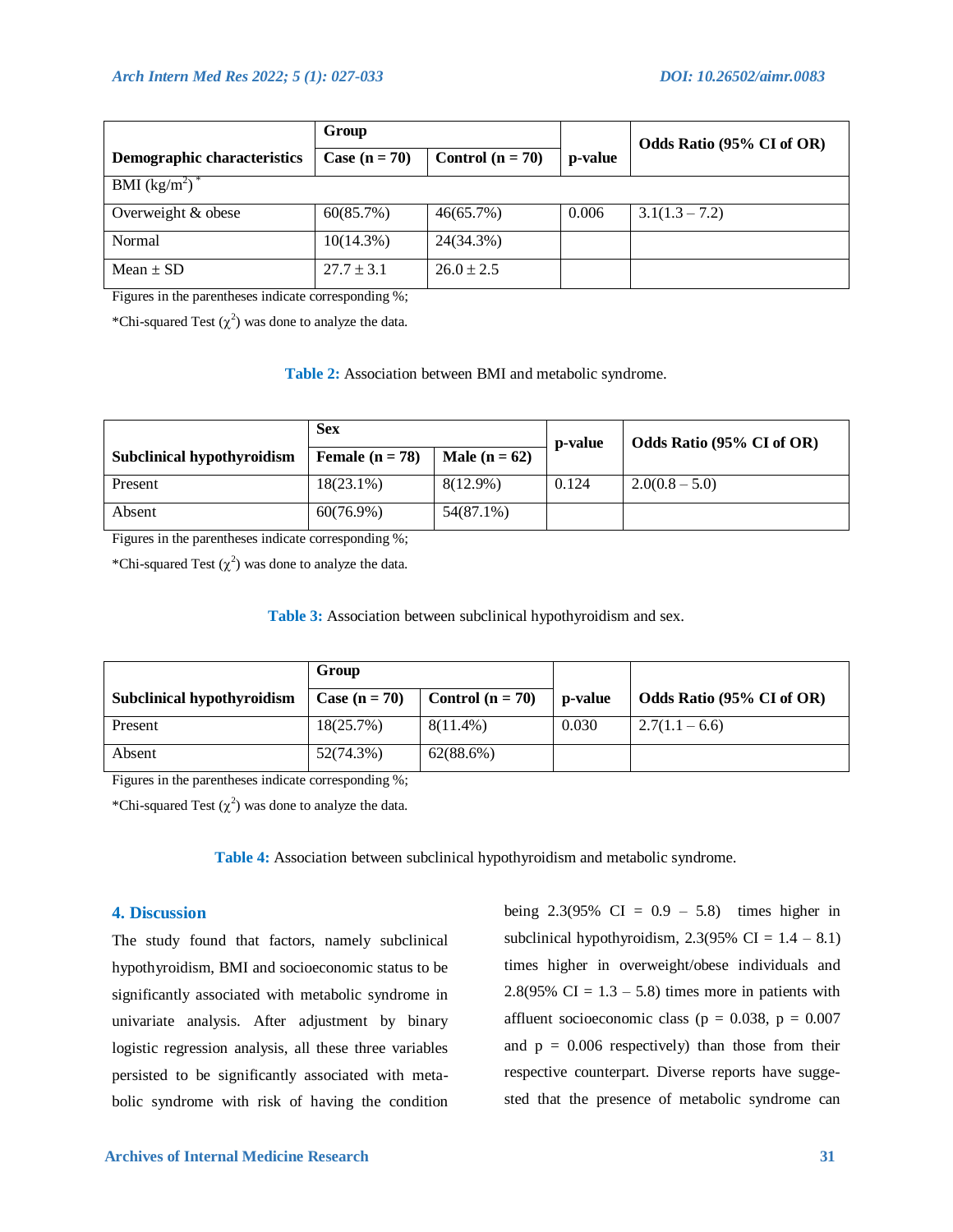lead to a higher risk for subclinical hypothyroidism [13]. The largest cohort study conducted on 66,822 participants with and without metabolic syndrome Chang and associates [13], made an average followup of 4.2 years to see the incident rates for subclinical hypothyroidism. This study show prevalence of subclinical hypothyroidism was considerably higher among females with metabolic syndrome (31.6%) than that among their male (18.8%), although the difference did not turn to significant (p=0.221). Cases were relatively older than the controls  $(p=0.120)$  and subclinical hypothyroidism is more common in elderly people. Cases more often belonged to affluent class (upper middle class and rich) and obese individuals than the controls. The positive correlation between subclinical hyperthyroidism and obesity may be due to increased TSH levels in obese individuals include neuroendocrine dysfunction, leptin-induced hypothalamic-pituitary axis alteration, and thyroid hormone resistance due to partially bio-inactive TSH protein. Studies have reported a correlation between TSH and leptin which might indicate that leptin might have an important role in the link between TSH and obesity [14]. Metabolic syndrome appears to be a risk factor for subclinical hypothyroidism. In the context of higher cardiovascular risk associated with subclinical hypothyroidism and the metabolic syndrome, the current analysis suggest that thyroid dysfunction may be one intermediate factor between metabolic syndrome and cardiovascular disease [14]. Subclinical hypothyroidism has clinical importance because of its high prevalence (4–20%), the risk of progression to overt hypothyroidism, and consequences associated with cardiac and lipid abnormalities [15]. In a retrospective study found treatment of subclinical hypothyroidism with levothyroxine was associated with fewer ischemic heart disease events

in the younger individuals, supporting a beneficial effect of thyroid hormone on cardiovascular risk factors in hypothyroid patients [16]. This study has found that subclinical hypothyroidism is more common among female patients than male. The prevalence of subclinical thyroid dysfunction among female subjects were higher than those among male subjects in the present study, which is consistent with previous reports. Because subclinical thyroid dysfunction is not rare among the elderly and is more common in women, it is necessary to evaluate the [thyroid func](https://www.sciencedirect.com/topics/medicine-and-dentistry/thyroid-function)[tion](https://www.sciencedirect.com/topics/medicine-and-dentistry/thyroid-function) among elderly women to identify the possible presence of subclinical thyroid dysfunction [16].

# **5. Conclusion**

It concluded that subclinical hypothyroidism might be associated metabolic syndrome. Subclinical hypothyroidism demonstrated their significant presence (25.7%) among cases than that among controls (11.4%). The study found that factors, namely subclinical hypothyroidism.

#### **References**

- 1. Rahim M, Khan AA, Sayeed M, et al. Metabolic syndrome in rural Bangladesh: comparison of newly proposed IDF, modified ATP III and WHO criteria and their agreements. Diab Metabolic Syndrome 1 (2007): 251-257.
- 2. Mohan V, Deepa M. The metabolic syndrome in developing countries. Diabetes Voice 51 (2006): 15-17.
- 3. Park YW, Zhu S, Palaniappan L, et al. The metabolic syndrome: prevalence and associated risk factor findings in the US population from the third National Health and